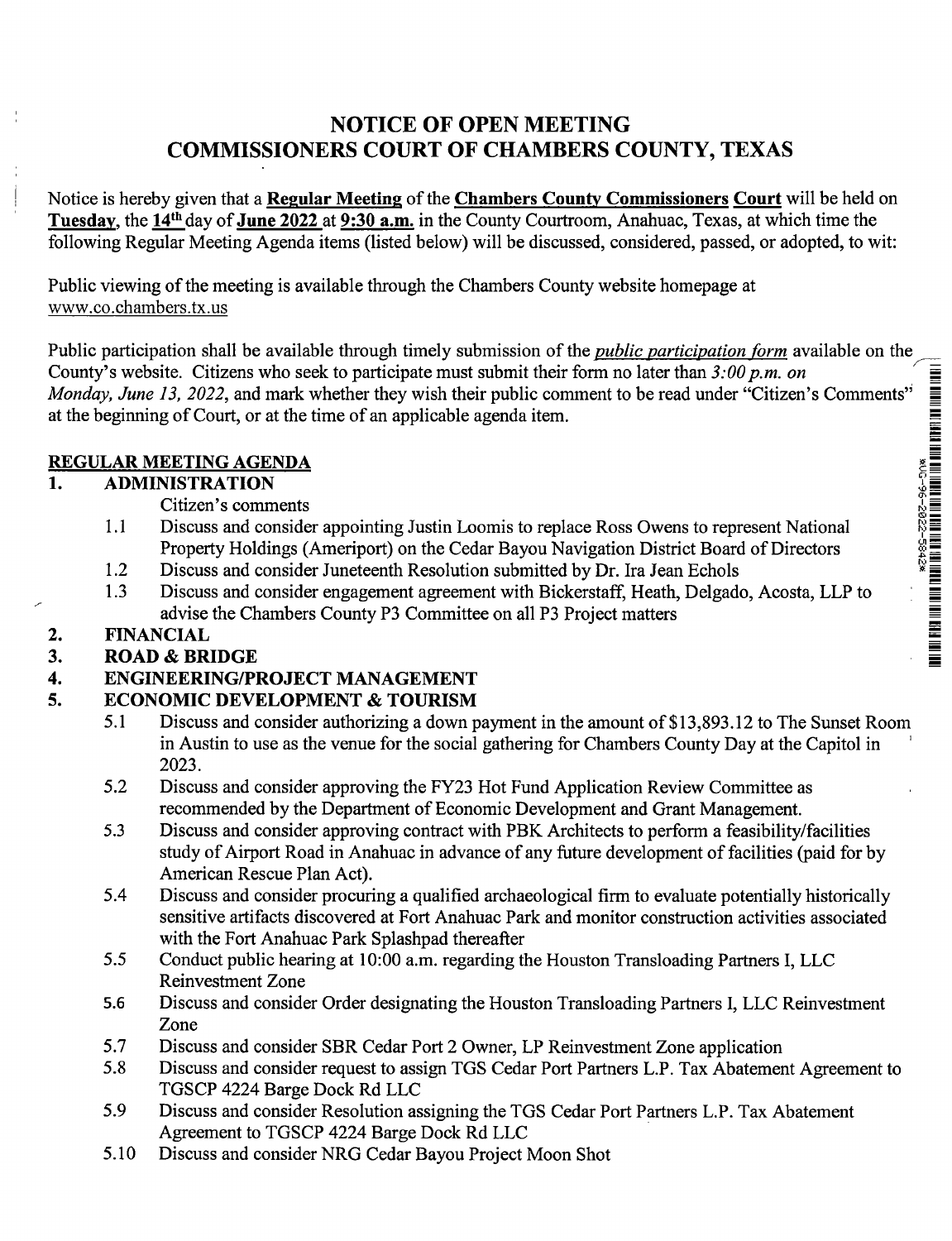#### 6. PARKS & RECREATION

6.1 Discuss and consider a loan in the amount of \$360,000.00 for payouts to YLS exhibitors with repayment to Chambers County by the 2022 auction buyers

## 7. MAINTENANCE & BUILDINGS

## 8. SOLID WASTE

- 8.1 Discuss and consider adopting the Revised Solid Waste Ordinance
- 8.2 Discuss and consider awarding the RFP for Professional Environmental Services to Hydrex Environmental Inc.

## 9. ENVIRONMENTAL PROTECTION

## 10. SAFETY/EMERGENCY MANAGEMENT/EMS

- 10.1 Discuss and consider reimbursement to County VFDS for 2022 fuel expenses through May 1<sup>st</sup> 2022<br>10.2 Discuss and consider building improvement at the Double Bayou VFD in the amount of \$25,116.00
- Discuss and consider building improvement at the Double Bayou VFD in the amount of \$25,116.00
- 10.3 Discuss and consider purchase of Fire Reporting software for VFD from ESQ Solutions in the amount of \$14,580.00

#### 11. COMMUNICATIONS/TECHNOLOGY

- 11.1 Discuss and consider adding Section 6.2 "Hours of Support" to the Chambers County Information Technology Policy
- 11.2 Discuss and consider Procurement of CivicPlus CivicClerk Agenda Management System

#### 12. GOLF COURSE

- 13. AIRPORTS
- 14. HEALTH & WELFARE
- 15. MOSQUITO CONTROL
- 16. LIBRARY & HISTORICAL
- 17. LAW ENFORCEMENT
- 18. PERSONNEL

#### 19. CONSENT

All consent agenda items listed are considered routine by the Commissioners Court and will be enacted by one motion. There will be no separate discussion of these items unless requested by a court member, in which event the item will be removed from the consent agenda and considered separately.

- 1. Monthly reports
- 2. Claim Docket/Check Register
- 3. Travel reimbursements and misc. expenditures
- 4. Budget amendments/transfers
- 5. Approve job descriptions
- 6. Approve payroll changes
- 7. Approve minutes of May 24, 2022, Regular Meeting
- 8. Approve vacation carryover for Michael L. Lessley (40 hrs.)
- 9. Approve the re-appointment of Sheriff Brian Hawthorne for a two-year term as Trustee of Spindletop Center
- 10. Approve the re-appointment of Dr. William Clay Brown as Chambers County Local Health Authority for 2 years (2022-2023)
- 11. Accept into record notice that second tranche of American Rescue Plan Act funds have been requested from the US Treasury — Economic Development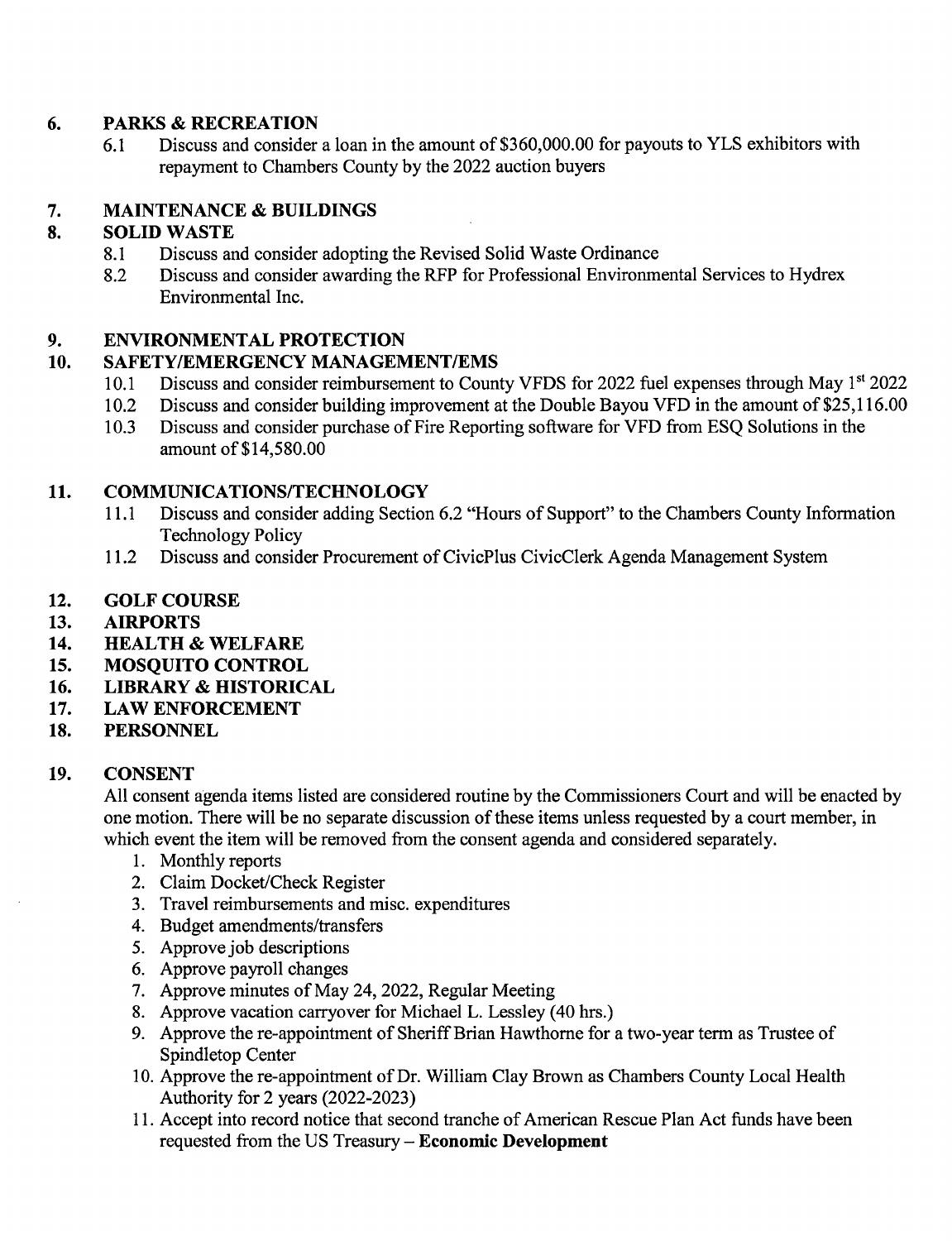- 12. Accept into record bi-monthly Grant Funded Project Update provided by the Department of Economic Development and Grant Management — Economic Development
- 13. Approve amendment to Tyler Jury Manager contract; removes Jury Capture software and increases text messages from 12,000 to 90,000. There is no additional charge or change to the contract price in this amendment — District Clerk
- 14. Discuss and consider approving payment to H & H Equipment in the amount of \$15,287.00 Solid **Waste**
- 15. Approve Upgrade to Access Control for Dispatch center Technology
- 16. Approve Purchase of Network Switches for Courthouse Technology
- 17. Discuss and consider approving payment to Advanced Weigh Technologies in the amount of \$12,806.75 — Solid Waste
- 18. Discuss and consider approving payment to Heavyquip in the amount of \$6,069.81 Solid Waste
- 19. Approve PBK to provide plans, specifications, bid documents and request competitive sealed proposals for the Parks Warehouse - \$2,500.00, Donna Street Building - \$18,000.00, and Wallisville Exterior Repair - \$7,000.00 - Building Maintenance
- 20. Discuss and consider awarding N&T construction the contract to build Cook Baseball Complex in Winnie, Texas — Building Maintenance
- 21. Approve 2022 AED Maintenance Contract renewal with Stryker Medical in the amount of \$20,278.70 - EMS
- 22. Discuss and consider approving submitting funds to Tax Office for payment refunds Tax Assessor
- 23. Treasurer's report on the status of the Quality Incentive Payment Program (QIPP) with respect to Chambers County DBA Arboretum Nursing and Rehabilitation Center of Winnie - Treasurer
- 24. Approve Temporary Park Use Agreement between Chambers County and The Winnie Area Chamber of Commerce for the 2022 Fireworks Display and Entertainment to be held at The Winnie-Stowell Park (July 2-3)
- 25. Authorize the County Judge to sign the "General and No litigation Certificate of Chambers County" for SETH (Southeast Texas Housing Finance Corporation)
- 26. Discuss and consider allowing the Chambers County Fire Marshal's Office to lease purchase (4) body worn and in-vehicle camera systems for all Fire Marshal related vehicles-Communications
- 27. Budget adjustment report for 05/19/22 06/08/2022 Auditor
- 28. Discuss and consider purchase of a subscription for a debt and lease management software called Debt Book — Auditor
- 29. Discuss and consider nominations to the Gulf Coast Economic Development District and Local Development Corporation
- 30. Announcement of Virtual Public Involvement Session in compliance with the regulations established in TPDES General Permit No. TXR04000. The virtual public involvement session will remain open to received questions and comments from July 1, 2022-July 31, 2022 on the county's stormwater website (www.TXMSR.com/Chambers). — Environmental Health
- 31. Accept into the record Monthly Auditor Reports: 2022 Capital Projects Activity-May 2022; Certificates of Obligation Activity -May 2022 - Auditor

#### 20. EXECUTIVE SESSION

Items for executive session may include, but are not limited to, applicable sections under the Texas Government Code for 1) Personnel — Section 551.074 2) Consultation with Attorney — Section 551.071 and 3) Deliberation Regarding Real Property — Section 551.072 4) Deliberation regarding security devices or security audits